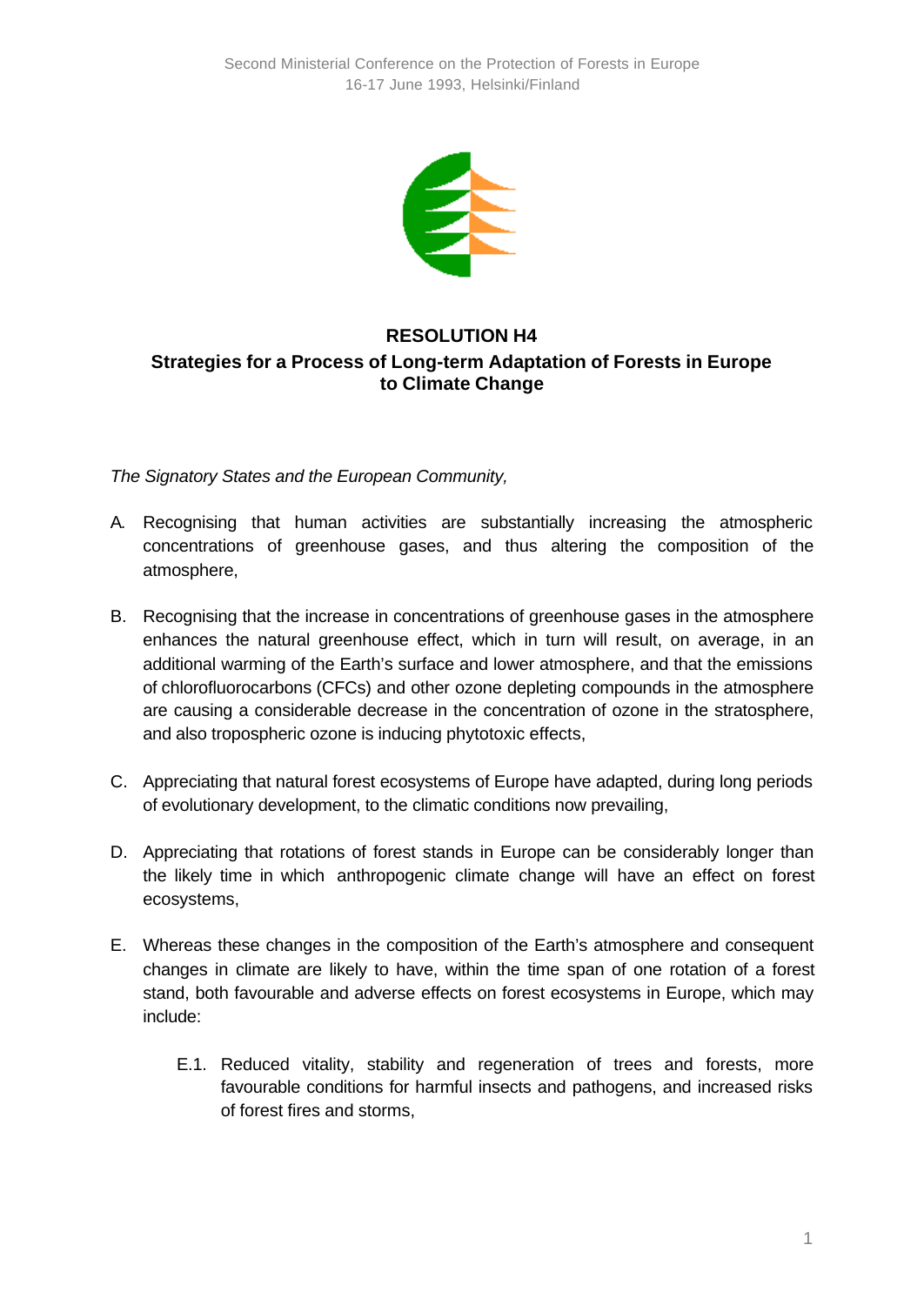- E.2. Increased mineralisation of organic matter, which will release carbon dioxide, increase soil leaching, affect soil processes, and lead to eutrophication of waters,
- E.3. Altered ground water tables and soil moisture regimes, due to shifts in the balance of precipitation and evapotranspiration or due to sea level rise, which may cause stress and reduced vitality and pest and disease resistance in trees, and
- E.4. Increased growth of forest vegetation which is likely to occur, for a certain time and provided no soil changes adversely affect this, as a result of increases in  $CO<sub>2</sub>$  in the atmosphere leading to sequestration of carbon,
- F. Recognising the complexity of interactions between climate and ecosystems, including feedback processes, and the present limited understanding of the ranges, flexibility of adaptation and acclimatisation mechanisms of these ecosystems,
- G. Recognising the present limited ability to predict and assess the net outcome of favourable and adverse effects,
- H. Recognising that changes in the atmosphere may also affect human activities, such as the management of watersheds and coastal zones, agriculture, etc., and that any largescale change in these activities will also affect the forestry sector,
- I. Recognising that altered water use caused by changing and adapting forest ecosystems in hydrological catchments may have an impact on water resource planning,
- J. Recognising that measures taken within the forestry sector can contribute to the mitigation of climate change only if the existence and health of forest ecosystems is assisted of by a sufficient reduction in emissions of harmful substances such as acidifying compounds, nitrogen compounds, and release of greenhouse gases,
- K. Considering it necessary to initiate a process of long-term adaptation and adjustment of forests and the forestry sector in Europe to climate change by means of research and other actions that are compatible with the aims and objectives of the United Nations Framework Convention on Climate Change and the Convention on Biological Diversity, as well as other relevant international legal instruments,
- L. Noting the activities of large international programmes such as  $IGBP<sub>1</sub>$  and WCP, and recognising the task of IPCC within WMO and UNEP and other relevant international and regional/sub-regional organisations to assess the impact of climate change;

l

<sup>1</sup> IGBP: International Geosphere-Biosphere Programme

WCP: World Climate Programme

IPCC: Intergovernmental Panel on Climate Change

WMO: World Meteorological Organization

UNEP: United Nations Environment Programme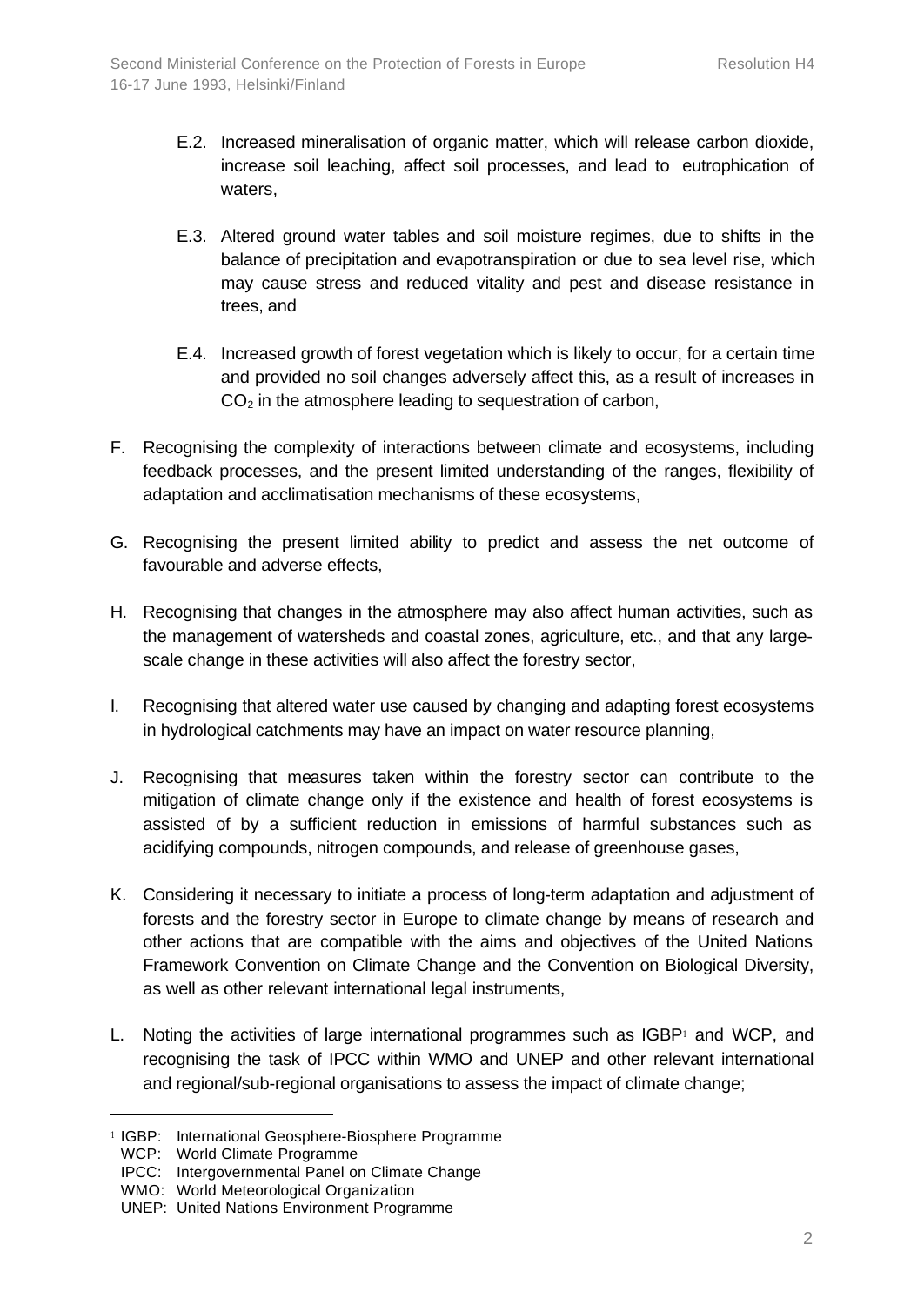*commit themselves to support appropriate measures for the mitigation of climate change and the limitation of greenhouse gas emissions, as provided for in the United Nations Framework Convention on Climate Change, and further*

*to support national and international research into, and to enhance international cooperation on, the following subjects:*

- *the impact of possible climate change on forest ecosystems and forestry*
- *the possible adaptation of forest ecosystems and forestry to climate change*
- *the mitigation of the adverse effects of climate change by forest ecosystems and forestry in Europe,*

*and for that purpose identify the following specific areas for research and future action.*

## **PART I: AREAS FOR RESEARCH**

- 1. Greater understanding through research of the linkages between climate change and forest ecosystems, including feedbacks from the ecosystem to the climate system.
- 2. Studies on the role of forests, forest soils, and peatlands in Europe as reservoirs, sinks and sources of carbon, in order to understand the role of European forests in global fluxes, especially in the global carbon cycle. Research in this field may include the development of common methodologies for research and for national and regional inventories and the development and maintenance of databases on a European scale on reservoirs, sinks and sources of carbon in terrestrial ecosystems.
- 3. Studies on genetic variability of regionally important tree species in response to changes in climate and increased concentration of carbon dioxide, and on the degree and rate of evolutionary processes and adaptation, by means of genetic changes.
- 4. Studies on the dynamic equilibrium of host-parasite relationships in new climatic environments.
- 5. Studies on soil formation processes, including the mineralisation of organic matter and leaching, in response to climate change.
- 6. Development of process-based predictive ecosystem models applicable to the European scale, and which may be used in comprehensive ways to integrate anticipated changes in the climate and their interaction with air pollution, with their effects on forest ecosystems and the fluxes of greenhouse gases and with their effects on different forest management systems.
- 7. Studies on the adjustment of European forest management systems in order to optimise adaptation to climate change, to ensure the health and multiple functions of existing forests, and to optimise the sequesteration and storage of carbon.